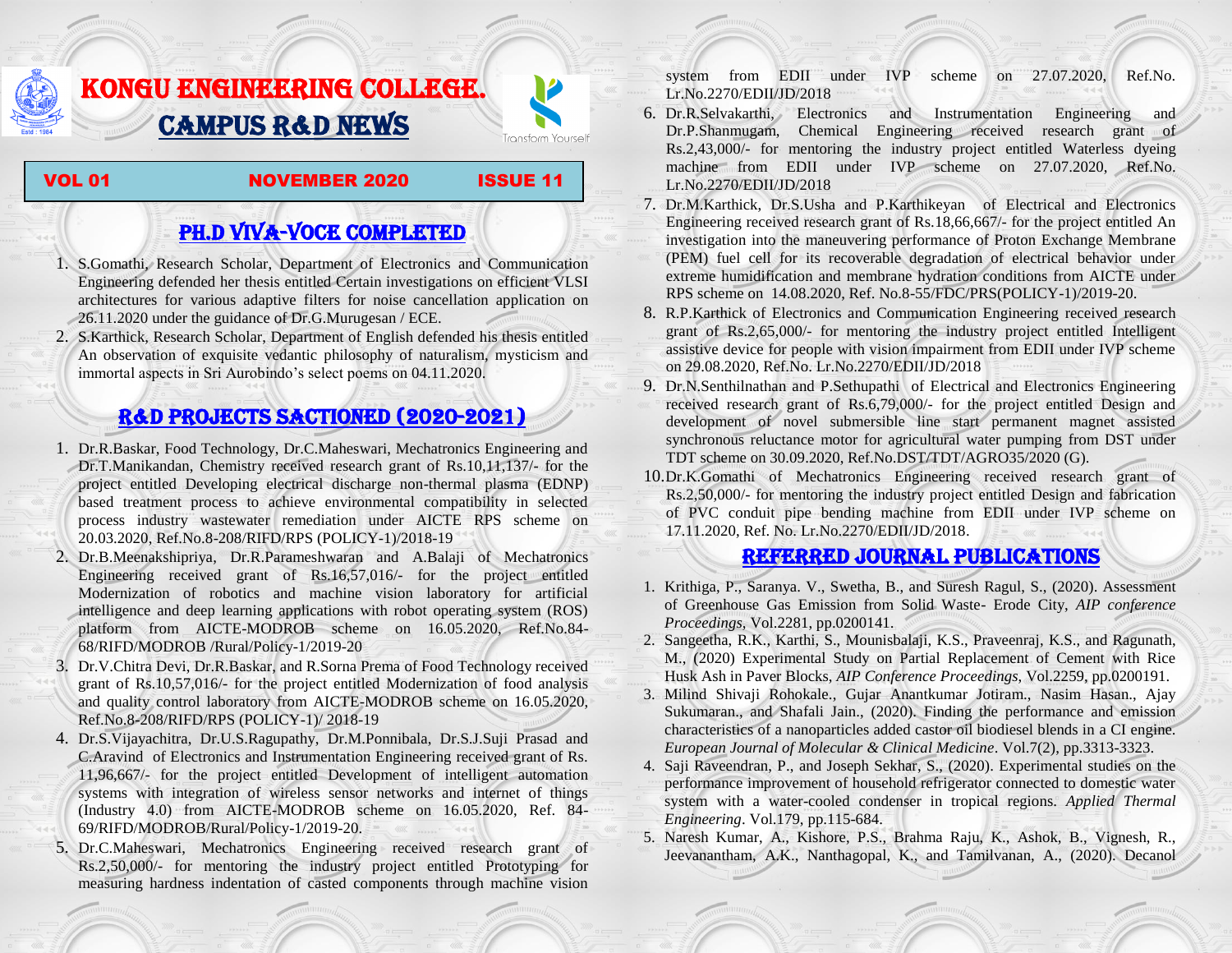proportional effect prediction model as additive in palm biodiesel using ANN and RSM technique for diesel engine.*Energy*.Vol.213, pp.119-072.

- 6. Hariharan, V., Rajeshkumar, G., and Ibrahim Sheriff, K.A., (2020). Fault diagnosis of unbalanced multirotor systems. *Springer Lecture Notes in Mechanical Engineering*. Proceedings of ICIME 2020. pp.387-396.
- 7. Sathishranganathan, C., Rajasekar, R., Harikrishna Kumar, M., Prakash Maran, J., Sathish Kumar, P., and Samir Kumar, Pal., (2020). Reactive compatibilization effect of graphene oxide reinforced butyl rubber nano composites. *Polímeros*. Vol.30(3), pp.1-6.
- 8. Deepandurai. K., Arun Prasath. P., Ajith kumar. P., Deepak, M., (2020). Offshore integrated renewable power system. *IOP conference series: Materials science and Engineering*. Vol.955, pp.012074.
- 9. Manikandan, S., and Deepandurai, K., (2020). Fabrication and characterization of AA7075 reinforced with TiCp composites*. Solid State Technology*. Vol.63(6), pp. 6289-6300.
- 10.Prakash, R., Meenakshipriya, B., Vijayan, S., and Kumaravelan, R. (2020). Performance Evaluation of a Solar PV/T Water Heater Integrated with Inorganic Salt Based Energy Storage Medium, *Journal of New Materials for Electrochemical Systems*, Vol.23(3), pp.213-220.
- 11.Shankar, S., Nithyaprakash, R., Santhosh, B.R., Ali Kaya Gur, and Alokesh Pramanik. (2020). Experimental and submodeling technique to investigate the wear of silicon nitride against Ti6Al4V alloy with bio-lubricants for various gait activities, *Tribology International*, Vol.151, Article ID.106529, pp.1-10.
- 12.Thomas Rerald, C.J., Somasundaram, P., Yuvaraj Shanmugham., Velliangiri, M., and Arturas Jukna., (2020). Certain analysis of a solid rocket motor (SRM) with modified pentagonal grain configuration, *Solid State Technology*, Vol.63(6), pp.9637 - 9651.
- 13.Thomas Rerald, C.J., Somasundaram, P., Yuvaraj Shanmugham., Karthikeyan Kandhasamy., (2020). Computational analysis of mixture (LPG/Air) Formation in a dual fuel diesel engine, *Solid State Technology.* Vol. 63(6), pp.9652 - 9658.
- 14.Srinivasan, M., Sampath Kumar, V., Ravi, S., Narasimha Rao, D., and Ragupathy, U.S., (2020). Economics and impact of recycling solar waste materials on the environment and health care, *Environment Technology & Innovation*, Vol.20, Article ID:101130, pp.1-14.
- 15.Amit Kumar Podder., Sayemul Islam., Manoj Kumar., Aneesh A chand., Pulivarthi Nageswararao., Kushal Prasad., and Logeswaran, T., (2020). Systematic categorization of optimization strategies for virtual power plants, *Energies*, Vol.13(23), pp.1-46.
- 16.Kamalesh, M.S., Senthilnathan, N., and Bharatiraja, C., (2020). Design of a novel boomerang trajectory for sliding mode controller, *International Journal of Control, Automation and Systems*, Vol.18, pp.2917-2928.
- 17.Mrunalini Thanaraj., Rajasekar Rathanasamy., and Prakash Maran Jeganathan., (2020). Assessment of drug flow rate in skin cancer therapy for enhancing the drug delivery system. *Anais da Academia Brasileira de Ciências*, Vol.92(3), Article ID: e20180985.
- 18.Kalaiselvi, T.C., Santhosh Kumar, D., Subhashre, K.S. and Siddharth, S.M. (2020). Classification of Leukemia Using Convolution Neural Network, *European Journal of Molecular & Clinical Medicine*, Vol.7(4), pp.2515-8260.
- 19.Kavinkumar, K., Prasad Jones Christydass, S., Asha, S., Akila, P., Mohan, B., Praveen Kitti. and Priyadharshini, S., (2020). C shaped optical patch antenna with cross-shaped stub for Quad-band THz operation, *Solid State Technology*, Vol.63(6), pp.4589-4596.
- 20.Arulmurugan, A., Murugesan, G. and Vivek, B. (2020). Thermal-aware Test Data Compression for System-on-Chip Based on Modified Bitmask Based Methods, *Journal of Electronic Testing*, Vol.36(5), pp.577-590.
- 21.Geetha, V., Anbumani, V., Murugesan, G., and Gomathi, S., (2020). Hybrid Optimal Algorithm-based 2D Discrete Wavelet Transform for Image Compression using Fractional KCA, *Multimedia Systems* (Springer), Vol.6(26), pp.687-702.
- 22.Maheswaran, S., Murugesan, G., Prakash Duraisamy., Vivek, B., Selvapriya, S., Vinith, S., and Vasantharajan, V., (2020). Unmanned Ground Vehicle for Surveillance, *International Conference on Computing and Networking Technology (ICCNT), IIT, Kharagpur, IEEE* 49239.
- 23.Rajalaxmi, R.R., Sruthi, K., and Santhoshkumar, S., (2020). Bat Algorithm with CNN Parameter Tuning for Lung Nodule False Positive Reduction, *International Conference on Computational Intelligence in Data Science*, pp.131-142.
- 24.Rajeshkannan, and C., Kogilavani, S.V., (2020). Analysis of Environmental Flood prediction using Sophisticated Machine Learning Algorithm with Implementation in Social Media, *Journal of Environmental Protection and Ecology.* Vol.21(5), pp.1837–1849.
- 25.Mohanapriya, S., Keerthanaa, V., and Harshini, K., (2020). Big Mart Sales Forecast using Linear Regression. *Solid Satae Technology*, Vol.63(3), pp.5140- 5144.
- 26.Sagana, C., Sangeetha, M., Manjula Devi, R., Harshavarthini, S., Gokul, K., and Kavin, M. (2020). Detection and Classification of Crop Disease using Threechannel CNN with ResNet Architecture. *Solid State Technology*, Vol.63(3), pp. 5134-5139.
- 27.Devi Priya, R., Sivaraj, R., Anitha, N. and Devisurya, V., (2020). Forward feature extraction from imbalanced microarray datasets using wrapper based incremental genetic algorithm. *International Journal of Bio-Inspired Computation*, Vol.16(3), pp.171-180.
- 28.Dhanapal, R., Sentamilselvan, K., Mahendran, S., and Selvapandian, D., (2020). Effective Face Recognition System using Hybrid Principal Component Analysis for Real-Time Application, *Solid State Technology*, Vol.63(3), pp.5155-5161.
- 29.Anitha, S., Jayanthi, P., and Thangarajan, R., (2020). Detection of Replica Node Attack Based on Exponential Moving Average Model in Wireless Sensor Networks. *Wireless Personal Communications*, Vol.115(2), pp.1651-1666.
- 30.Anitha, S., and Jayanthi, P., (2020). A Two-level Authentication Scheme for Clone Node Detection in Smart Cities using Internet of Things, *Computational Intelligence*, Vol.36(3), pp.1200-1220.